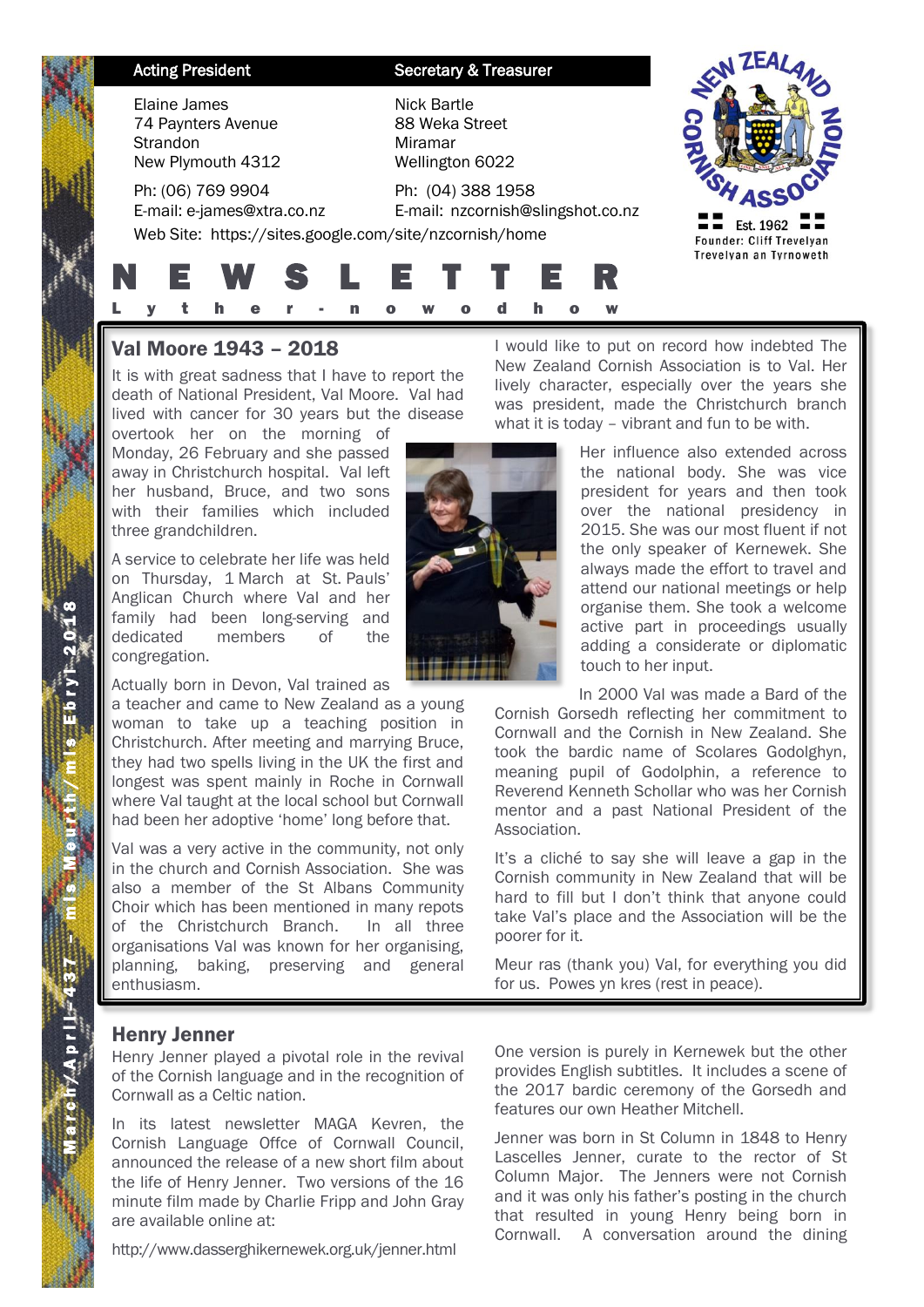table one day is credited with sparking little Henry's interest in the Cornish language and Celtic culture in general.

In 1871 he got a job in the Department of Ancient Manuscripts in the British Museum where he developed his interest in ancient languages. It gave him access to valuable manuscripts. While working as a Keeper of Manuscripts he

found, in 1877, a 41-line fragment of early Cornish verse on the back of a charter dated 1340.

Throughout his life Jenner was active in the sphere of Celtic nations and languages. In 1903 he was made a bard of the Breton Gorsedd. There have long been ties between Cornwall and

Brittany. That same year he founded the first Cornish language society, Cowethas Kelto-Kernuak.

In 1901 Cornwall made an attempt to join the pan-Celtic Conference but the decision was postponed on the basis that there was insufficient evidence of a Cornish language. Jenner made a second application in 1904 at a meeting of the Welsh Gorsedd in Carnarvon with an impassioned speech to show that Kernewek was a living language. He even read out a telegram in Cornish to prove his point. His bid was successful and Cornwall took its rightful place with the other Celtic countries such as Brittany, Wales, Ireland and Scotland.

In 1904, he published his "Handbook of the Cornish Language" which provided the basis for a wider revival of the language. Jenner based his version of Cornish on 'where it had left off'. His ideas on spelling and pronunciation had been influenced by f Cornish as it was spoken by its last semispeakers in West Cornwall in the 18th century. Dolly Pentreath of St. Ives was supposedly the last native speaker.

Later the language revival favoured mediaeval Cornish. The complication of two

2 N



versions of the language in such a small population of scholars and speakers caused disagreement and controversy delaying the progress of the revival. In more recent years, a unified approach to Kernewek developed with the advent of the Cornish Language Office.

After over 40 years Jenner retired from the National Library and, with his wife Kitty, returned to Hayle, her

home town. It was a busy retirement because in 1912 Jenner was elected librarian to the Morrab Library in Penzance. He also became President of both the Royal Cornwall Polytechnic Society and of the Royal Institution of Cornwall.

In 1917 Jenner met D. Rhys Phillips and together they worked towards the inaugural

> meeting of a Cornish Gorsedh at Boscowen Un in 1928.

Before his death in 1934, he said, "The whole object of my life has been to inculcate into Cornish people a sense of their Cornishness.

"The reason why a Cornishman should learn Cornish, the outward and audible sign of his separate nationality, is sentimental, and not in the least practical, and if everything sentimental were banished from it, the world would not be as pleasant a place as it is."

There is a link to New Zealand in the Jenner family. The career in the Anglican Church of Henry senior progressed to the point that he was named the first Bishop of Dunedin in 1866.

The appointment was at the request of Bishop George Selwyn, Primate of New Zealand and Jenner was consecrated in Canterbury Cathedral with Andrew Suter, second bishop of Nelson. Bishop Jenner then carried out a fund-raising tour in England and his enthusiasm for Anglo-Catholic 'ritual' became known here. The General Synod in New Zealand objected to Jenner who was forced to resign the see in 1871. The affair became known as "The

# Annual \$ubscription\$

It is now time for members to pay their subscriptions. The membership year runs from 1 April.

If you are lucky enough to be a member of our Christchurch or Taranaki Branches you should see your local treasurer.

National members, you will notice that there is a renewal form on the back of the address slip in your envelope or attached to your e-mail. Please complete it and return it to me with your sub of \$10.00. Donations are always gratefully received too!

You can pay in cash or by cheque or by direct deposit into our Kiwi Bank account number

#### 38-9003-0932058-02

Be sure to put your name in the reference fields so I can identify who has paid.

Thank you for your continuing support and don't miss any chances to sign up new members or to give a gift membership to a friend or relative.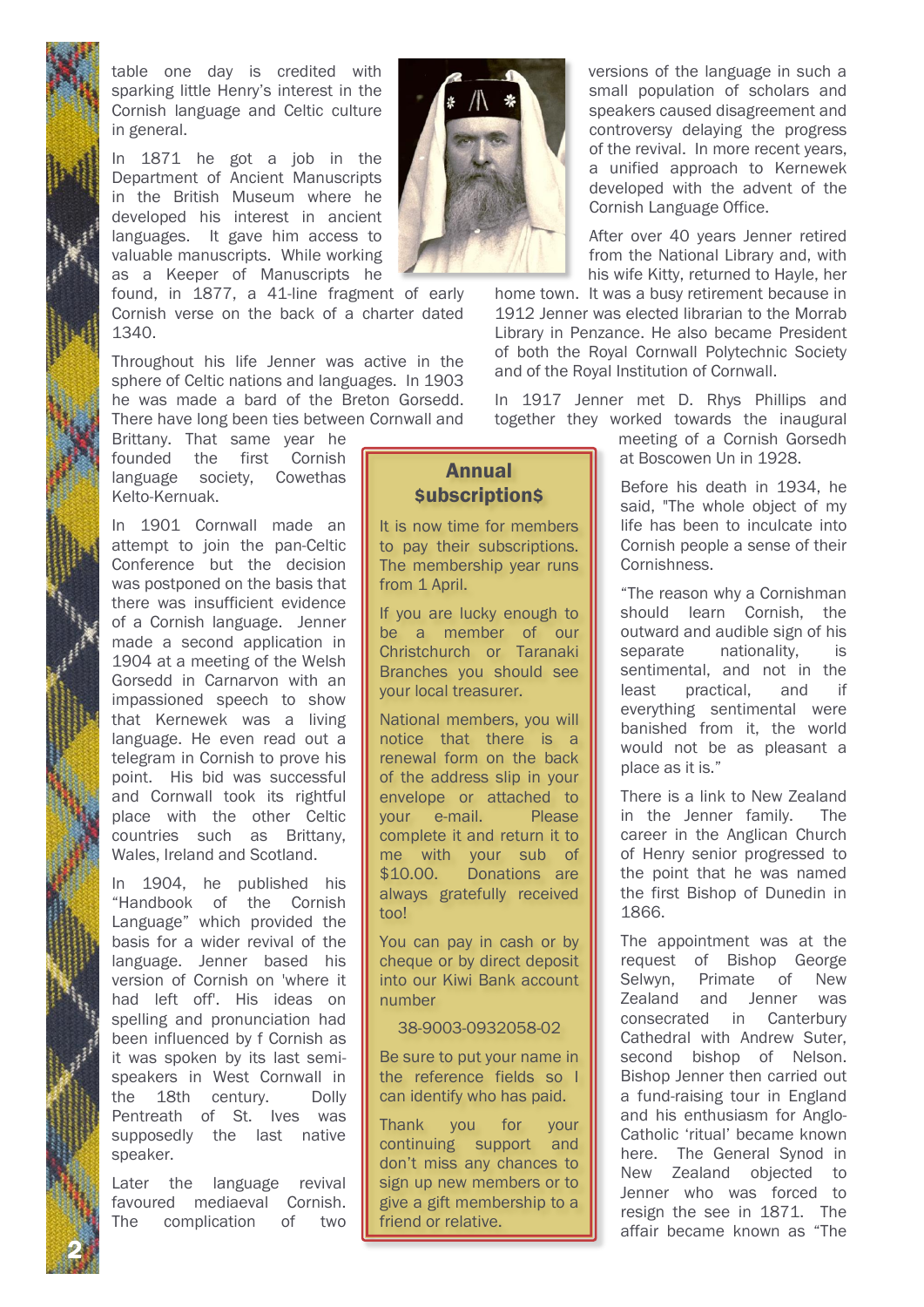Jenner Controversy" and formed a point in the history of the church where the authority of The Queen and the Archbishop of Canterbury over the church in New Zealand came into question.

# Cornish technology

Goonhilly

The Earth Station, on the Lizard peninsula first became famous for beaming images



of the moon landings to millions of television viewers in the 1960s. In the 1980s it carried the Live Aid concert around the world. The 32mdiameter GHY-6 antenna is now to receive an £8.4 million upgrade to enable it to track signals from deeper in space potentially including missions to Mars and beyond.

Funding for the project comes from the EU and will mean that Goonhilly will work with the UK and European space agencies as well as NASA and private space exploration companies to provide high speed data communications.

The UK's Local Growth Minister, Jake Berry, said: "It is very encouraging to see… funding to support a rapidly growing sector through public and private sector collaboration. This contract will create skilled new jobs in the local area while assuring Cornwall's place in history for its contribution to space exploration."

## Jubilee pool, Penzance

In yet another bold and forward-looking development in Penzance, drilling has started to establish geothermal heating for a section of the town's historic and stylish public swimming pool.



The pool was built in 1935 in classic art deco style with two areas, the large deep main pool

and a small walled-off shallower section. It was in this part of the pool that I took my first strokes as I learned to swim without the help of an inflatable ring. Only the small pool will be heated with the natural energy extracted by drilling down 1.5 km into hot rocks. The pool has been traditionally filled with sea water. A heat exchanger will transfer the heat to the water in the pool from the water that has been pumped the 3 km round trip to the hot rocks.

On completion there should be nothing to show on the 'triangle' next to Jubilee Pool, where the drilling rig has been installed, other than a

3 N

manhole cover. This will provide access to the borehole 'cellar', a three-metre deep equipment chamber.

Opening is planned for spring 2019. Temperatures are expected to be sustained at 35°C and will enable bathers to soak comfortably in spa-like conditions all year round with minimal energy costs and almost no adverse environmental impact.

Modelled on the Blue Lagoon Spa in Iceland, there will be various spa packages to draw visitors to the town outside the summer season. Already the company that operates the pool is promoting it by saying "Why travel to Iceland, Japan or New Zealand to experience water heated from underground?"

Like the Goonhilly project, funding of £1.4 million has come from the European Union. Will these boosts to the Cornish economy come to an end with Brexit?

#### Bob Fitzsimmons

In an article published in the Dominion Post on Tuesday, 27 March the journalist compared Joseph Parker's world heavyweight boxing title bid against Bob Fitzsimmons' contest against Gentleman Jim Corbett in 1897.



The comparison seems a long stretch. Looking at their physiques shows how far boxing had come in 121 years. Fitzsimmons weighed in at 76 kg. Parker's fighting weight is 112 kg. Fitzsimmons had worked his way up through the weight bands and during his career held world title at three different levels; middleweight, light heavyweight and heavyweight.

The comparison also falls over when New Zealand claims the nationality of the boxers because Bob Fitzsimmons was born in Helston, Cornwall, as has been reported in NZ Cornish Association newsletters before. In fact various countries lay claim to the man. His mother was Irish and the family moved to Helston only shortly before Robert was born, youngest of 7 boys and 5 girls.

When Bob was 10 the family relocated again and took the 93 journey on board the Adamant to Lyttleton, New Zealand. They settled in TImaru where there were many other Cornish immigrants. Bob's father established a